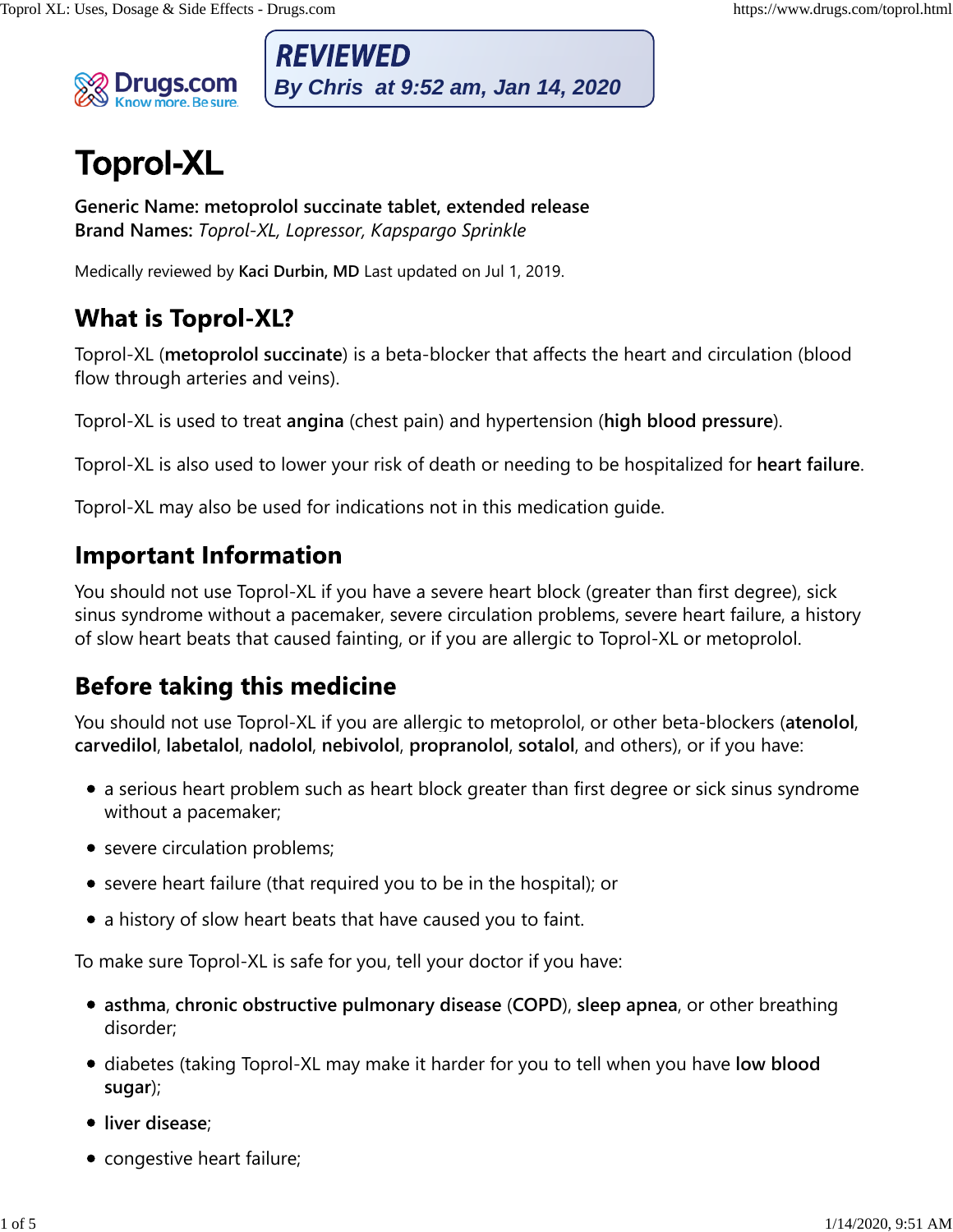- problems with circulation (such as **Raynaud's syndrome**);
- peripheral vascular disease or claudication (pain in your legs when walking);
- a thyroid disorder; or
- **pheochromocytoma** (tumor of the adrenal gland); or
- if you are planning major surgery or dental work.

Do not give Toprol-XL to a child without medical advice.

Tell your doctor about all medications you are taking before using Toprol-XL, especially any calcium channel blockers (including diltiazem, verapamil, and others).

Tell your doctor if you are pregnant or plan to become pregnant. It is not known whether metoprolol succinate will harm an unborn baby. However, having high blood pressure during pregnancy may cause complications such as diabetes or eclampsia (dangerously high blood pressure that can lead to medical problems in both mother and baby). The benefit of treating hypertension may outweigh any risks to the baby.

**Ask a doctor before using Toprol-XL if you are breast-feeding.** Metoprolol succinate can pass into breast milk and may cause **dry skin**, dry mouth, **diarrhea**, **constipation**, or slow heartbeats in your baby.

## How should I take Toprol-XL?

Take Toprol-XL exactly as prescribed by your doctor. Follow all directions on your prescription label and read all medication guides or instruction sheets. Your doctor may occasionally change your dose.

Toprol-XL should be taken with a meal or just after a meal.

Take the medicine at the same time each day.

Swallow the **extended release tablet** whole and do not crush or chew the tablet.

A Toprol XL tablet can be divided in half if your doctor has told you to do so. Swallow the halftablet whole, without chewing or crushing.

You will need frequent medical tests, and your blood pressure will need to be checked often.

If you need surgery, tell the surgeon ahead of time that you are using metoprolol.

You should not stop using Toprol-XL suddenly. Stopping suddenly may make your condition worse.

If you have high blood pressure, keep using Toprol-XL even if you feel well. High blood pressure often has no symptoms. You may need to use metoprolol for the rest of your life.

Store at room temperature away from moisture and heat.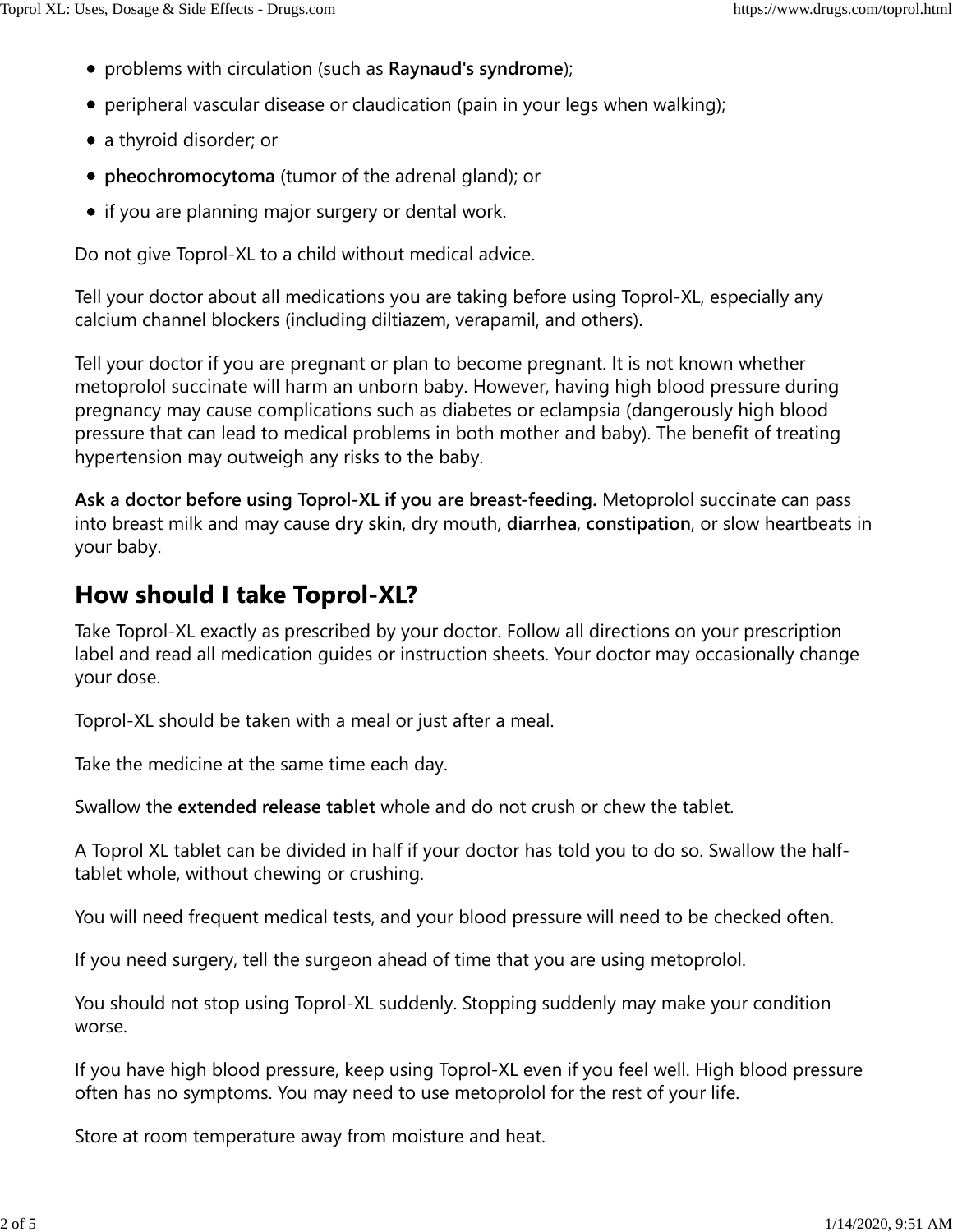# **Toprol-XL dosing information**

### **Usual Adult Dose for Hypertension:**

Metoprolol succinate extended release tablets: Initial dose: 25 to 100 mg orally once a day

Maintenance dose: 100 to 400 mg orally once a day

Comments: -May increase dose at weekly, or longer, intervals. -Doses above 400 mg per day have not been studied.

### **Usual Adult Dose for Angina Pectoris:**

Initial dose: -Metoprolol succinate extended release tablets: 100 mg orally once a day

Maintenance dose: 100 to 400 mg per day.

### **Usual Adult Dose for Congestive Heart Failure:**

Metoprolol succinate extended release tablets: 25 mg orally once a day (12.5 mg orally once a day in patients with more severe heart failure); double dose every 2 weeks to highest tolerated dose or up to 200 mg orally once a day

### **Usual Pediatric Dose for Hypertension:**

Metoprolol succinate extended release tablets: 6 Years or Older: Initial dose: 1 mg/kg orally once a day (not to exceed 50 mg orally once a day)

Maximum dose: 2 mg/kg (or 200 mg) orally once a day

**See also:**

**Toprol-XL dosage information** (in more detail)

## What happens if I miss a dose?

Skip the missed dose and use your next dose at the regular time. Do not use two doses at one time.

## **What happens if I overdose?**

Seek emergency medical attention or call the Poison Help line at 1-800-222-1222. Signs and symptoms of an overdose may include chest pain, difficulty breathing, dizziness or fainting, nausea, vomiting, or coma. Death can occur.

Avoid driving or hazardous activity until you know how metoprolol succinate will affect you. Your reactions could be impaired.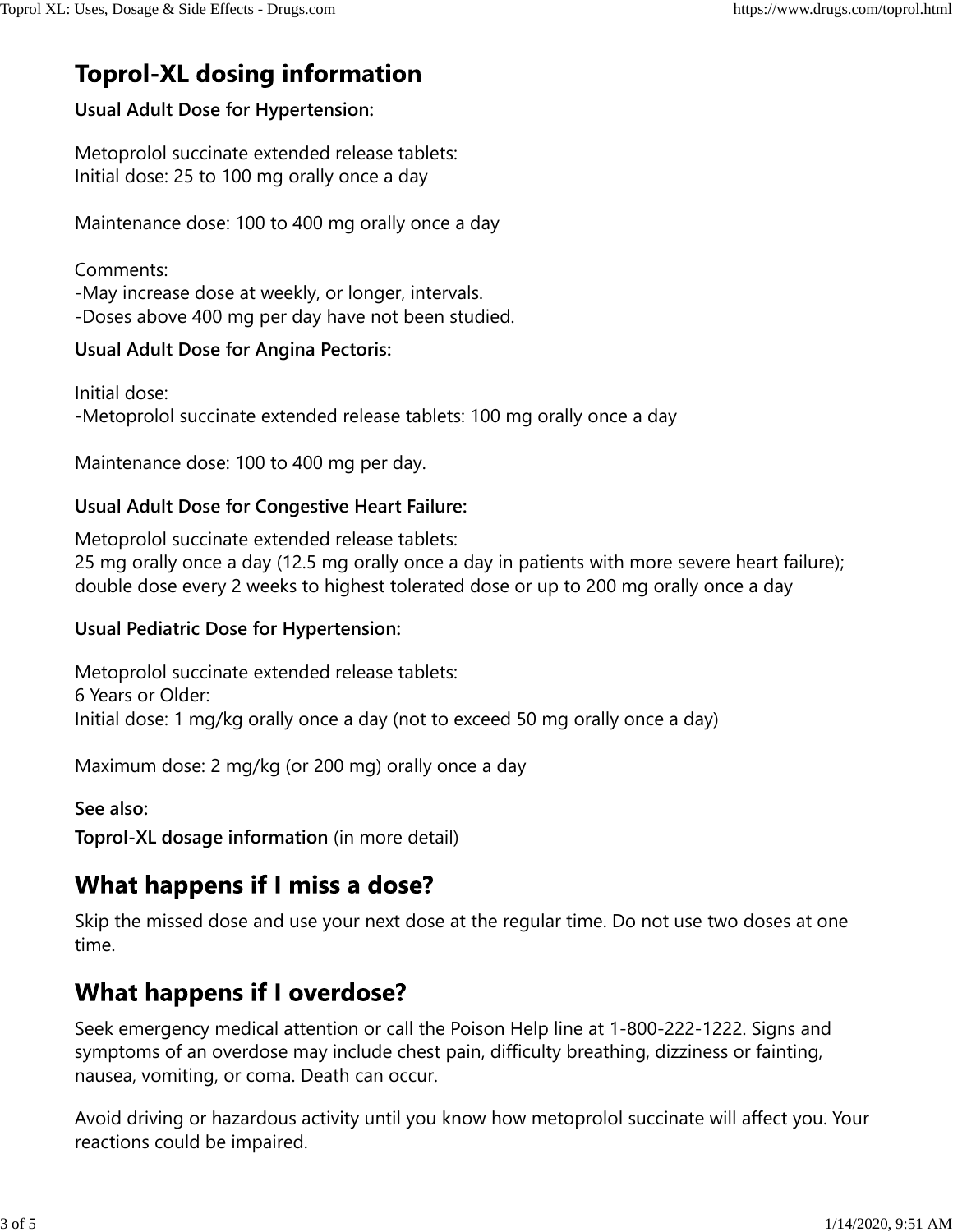Drinking alcohol can increase certain side effects of Toprol-XL.

## **Toprol-XL side effects**

Get emergency medical help if you have **signs of an allergic reaction to Toprol-XL: hives**; difficulty breathing; swelling of your face, lips, tongue, or throat.

Call your doctor at once if you have:

- very slow heartbeat, excessive tiredness, or chest pain;
- a light-headed feeling, like you might pass out;
- shortness of breath (even with mild exertion), swelling, rapid weight gain; or
- cold feeling in your hands and feet.

Common Toprol-XL side effects may include:

- **dizziness**, tired feeling;
- **depression**, confusion, memory problems;
- **nightmares**, trouble sleeping;
- diarrhea; or
- mild itching or rash.

This is not a complete list of side effects and others may occur. Call your doctor for medical advice about side effects. You may report side effects to FDA at 1-800-FDA-1088.

### **See also:**

**Toprol-XL side effects** (in more detail)

## **What other drugs will affect Toprol-XL?**

Tell your doctor about all your current medicines. Many drugs can interact with Toprol-XL, especially:

- any other heart or blood pressure medications, especially digitalis, clonidine, diltiazem, verapamil, quinidine, propafenone, and others;
- epinephrine (Epi-Pen);
- an antidepressant, especially monoamine oxidase (MAO) inhibitors (including isocarboxazid, rasagiline, selegiline, phenelzine, transcypromine, and methylene blue injection) and selective serotonin reuptake inhibitors (SSRIs) including fluoxetine, paroxetine and others; or
- an ergot medicine--**dihydroergotamine**, **ergonovine**, **ergotamine**, or **methylergonovine**; or

This list is not complete and many other drugs may interact with metoprolol succinate. This includes prescription and over-the-counter medicines, **vitamins**, and **herbal products**. Not all possible drug interactions are listed here.